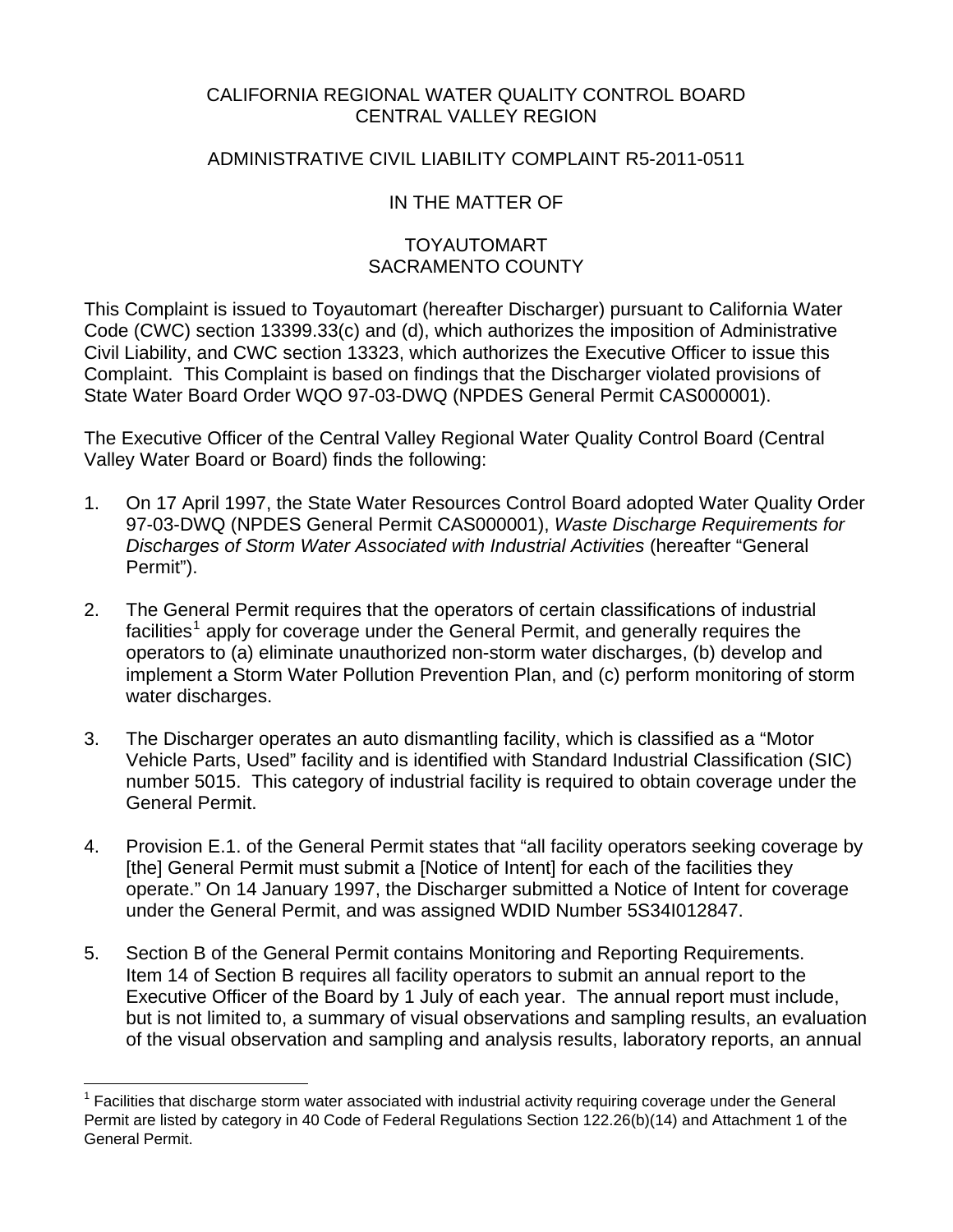comprehensive site compliance evaluation report, and if necessary, an explanation of why a facility did not implement any activities required by the General Permit.

- 6. The Discharger failed to submit its 2007/2008 annual report by the 1 July 2008 deadline. The Discharger failed to submit its 2008/2009 annual report by the 1 July 2009 deadline. The Discharger also failed to submit its 2009/2010 annual report by the 1 July 2010 deadline.
- 7. On 1 August 2008, the Executive Officer issued a Notice of Noncompliance to the Discharger by mail. The Notice informed the Discharger that the Executive Officer had not received the Discharger's 2007/2008 annual report by 1 July as required by the General Permit, and described the penalties for the Discharger's noncompliance.
- 8. On 3 October 2008, the Executive Officer issued the Discharger a second Notice of Noncompliance by certified mail, return receipt requested. The Second Notice again described the Discharger's failure to timely submit an annual report as required by the General Permit, and described the penalties for the Discharger's noncompliance. Board staff received the return receipt for the Second Notice, which indicated that the Discharger received the Second Notice on 4 October 2008.
- 9. On 6 January 2009, the Executive Officer issued the Discharger a third Notice of Noncompliance by certified mail, return receipt requested. The Third Notice again described the Discharger's failure to timely submit an annual report as required by the General Permit, and described the penalties for the Discharger's noncompliance. Board staff received the return receipt for the Third Notice, which indicated that the Discharger received the Third Notice on 8 January 2009.
- 10. On 23 July 2009, the Executive Officer issued the Discharger a Notice of Noncompliance by mail for failure to submit the 2008/2009 annual report. The Notice informed the Discharger that the Executive Officer had not received the Discharger's 2008/2009 annual report by 1 July 2009 as required by the General Permit, and described the penalties for the Discharger's noncompliance.
- 11. On 3 September 2009, the Executive Officer issued the Discharger a second Notice of Noncompliance by certified mail, return receipt requested. The Second Notice again described the Discharger's failure to timely submit the 2008/2009 annual report as required by the General Permit, and described the penalties for the Discharger's noncompliance. Board staff received the return receipt for the Second Notice, which indicated the Discharger received the Notice.
- 12. On 19 August 2010, the Executive Officer issued the Discharger a Notice of Noncompliance by certified mail, return receipt requested. The Notice informed the Discharger that the Executive Officer had not received the Discharger's 2009/2010 annual report by 1 July 2010 as required by the General Permit, and described the penalties for the Discharger's noncompliance. Board staff received the return receipt for the Notice, which indicated that the Discharger received the Notice on 20 August 2010.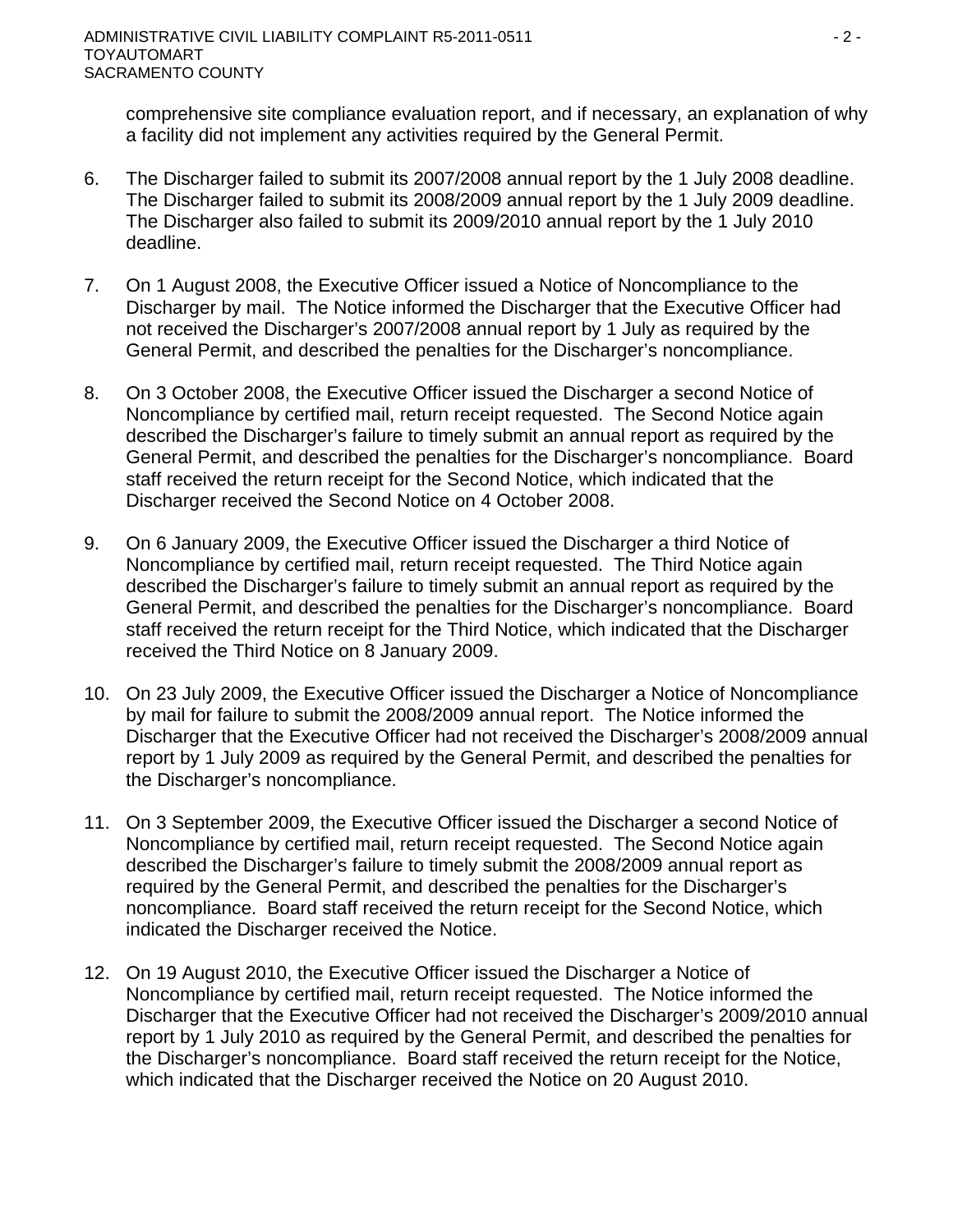- 13. On 30 September 2010, the Executive Officer issued the Discharger a second Notice of Noncompliance by certified mail, return receipt requested. The Second Notice again described the Discharger's failure to timely submit the 2009/2010 annual report as required by the General Permit, and described the penalties for the Discharger's noncompliance. Board staff received the return receipt for the Second Notice, which indicated that the Discharger received the Second Notice.
- 14. In addition to the notices described above, Board staff has repeatedly contacted the Discharger and/or the Discharger's representative. The Discharger was contacted by phone on 20 July 2010 and staff was told that the annual reports would be turned in by 23 July 2010. On 9 August 2010, staff again contacted the Discharger, and was told that the annual reports would be submitted as soon as possible. Staff performed a site inspection on 12 August 2010, and found that no annual reports were available at the facility. On 11 October 2010, staff contacted the Discharger by phone; the Discharger stated the annual reports were almost complete and would be submitted in the next few days. Staff completed a second inspection on 9 November 2010, and found that only one report that was partially completed. The Discharger stated the annual reports would be sent in soon.
- 15. To date, the Executive Officer has not received the Discharger's 2007/2008, 2008/2009, or 2009/2010 annual reports.

### REGULATORY CONSIDERATIONS

- 16. CWC section 13399.31(b) states: *The regional board shall notify each discharger [that has failed to submit an annual report as required by the General Permit] with regard to its noncompliance and penalties therefore*.
- 17. CWC section 13399.31(c) states: *If a discharger to which a notice is sent pursuant to subdivision (b) fails to submit the annual report … to the regional board within 30 days*  from the date on which the notice is sent, the executive officer of the regional board shall *send a second notice to that discharger.*
- 18. CWC section 13399.31(d) states: *If a discharger to which a notice is sent pursuant to subdivision (c) fails to submit the annual report ... to the regional board within 60 days from the date on which the notice is sent pursuant to subdivision (b), the regional board shall impose the penalties described in subdivision (c) of Section 13399.33.*
- 19. CWC section 13399.33(c) requires the Board to impose administrative civil liability in an amount that is not less than one thousand dollars (\$1,000) for the failure to submit an annual report as required by the General Permit. CWC section 13399.33(d) requires that the Board recover the staff costs incurred in attempting to obtain that report.
- 20. Section 13385(a)(2) of the California Water Code provides that any person who violates waste discharge requirements issued pursuant to the Federal Clean Water Act shall be civilly liable. Section 13385(c) provides that civil liability may be administratively imposed by a regional board in an amount not to exceed ten thousand dollars (\$10,000) for each day the violation occurs.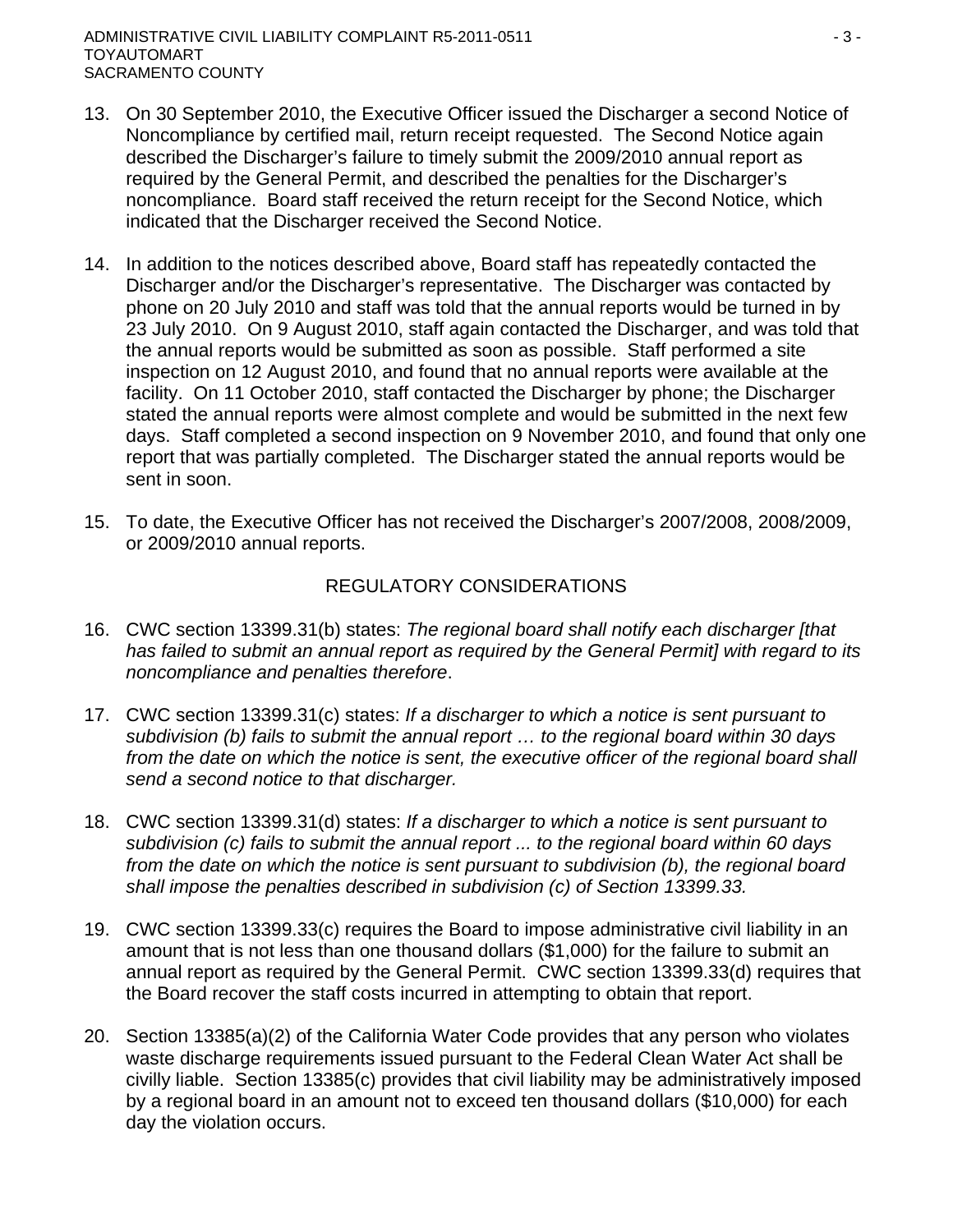- 21. Based on non-submittal of the 2007/2008 annual report, the Discharger is alleged to have violated the General Permit for 920 days (from 1 July 2008 to 7 January 2011). The total maximum liability for this violation pursuant to Section 13385 of the Water Code is \$9,200,000.
- 22. For the non-submittal of the 2008/2009 annual report, the Discharger is alleged to have violated the General Permit for 555 days (from 1 July 2009 to 7 January 2011). The total maximum liability for this violation pursuant to Section 13385 of the Water Code is \$5,550,000.
- 23. For the non-submittal of the 2009/2010 annual report, the Discharger is alleged to have violated the General Permit for 190 days (from 1 July 2010 to 7 January 2011). The total maximum liability for this violation pursuant to Section 13385 of the Water Code is \$1,900,000.
- 24. The total maximum liability for the three violations pursuant to Section 13385 of the Water Code is \$16,650,000.
- 25. Based on the findings set forth herein, the Discharger is subject to a minimum of \$1,000 in civil liability for failure to submit the 2007/2008 annual report, a minimum of \$1,000 in civil liability for failure to submit the 2008/2009 annual report, and a minimum of \$1,000 in civil liability for failure to submit the 2009/2010 annual report. The total minimum liability is \$3,000.
- 26. In pursuing this enforcement action, approximately \$6,375 in staff costs were incurred, as shown in Attachment A to this Complaint.
- 27. Issuance of this Administrative Civil Liability Complaint to enforce CWC Division 7, Chapter 5.5 is exempt from the provisions of the California Environmental Quality Act (Pub. Resources Code section 21000 et seq.), in accordance with California Code of Regulations, title 14, section 15321(a)(2).

## **TOYAUTOMART IS HEREBY GIVEN NOTICE THAT:**

- 1. The Executive Officer of the Central Valley Water Board proposes that the Discharger be assessed an Administrative Civil Liability in the amount of **nine thousand three hundred seventy five dollars (\$9,375)**.
- 2. A hearing on this matter will be held at the Central Valley Water Board meeting scheduled on **6/7/8 April 2011**, unless the Discharger does one of the following by **7 February 2011**:
	- a) Waives the hearing by completing the attached waiver form (checking off the box next to Option 1) and returning it to the Central Valley Water Board, along with payment for the proposed civil liability of **nine thousand three hundred seventy five dollars (\$9,375)**;or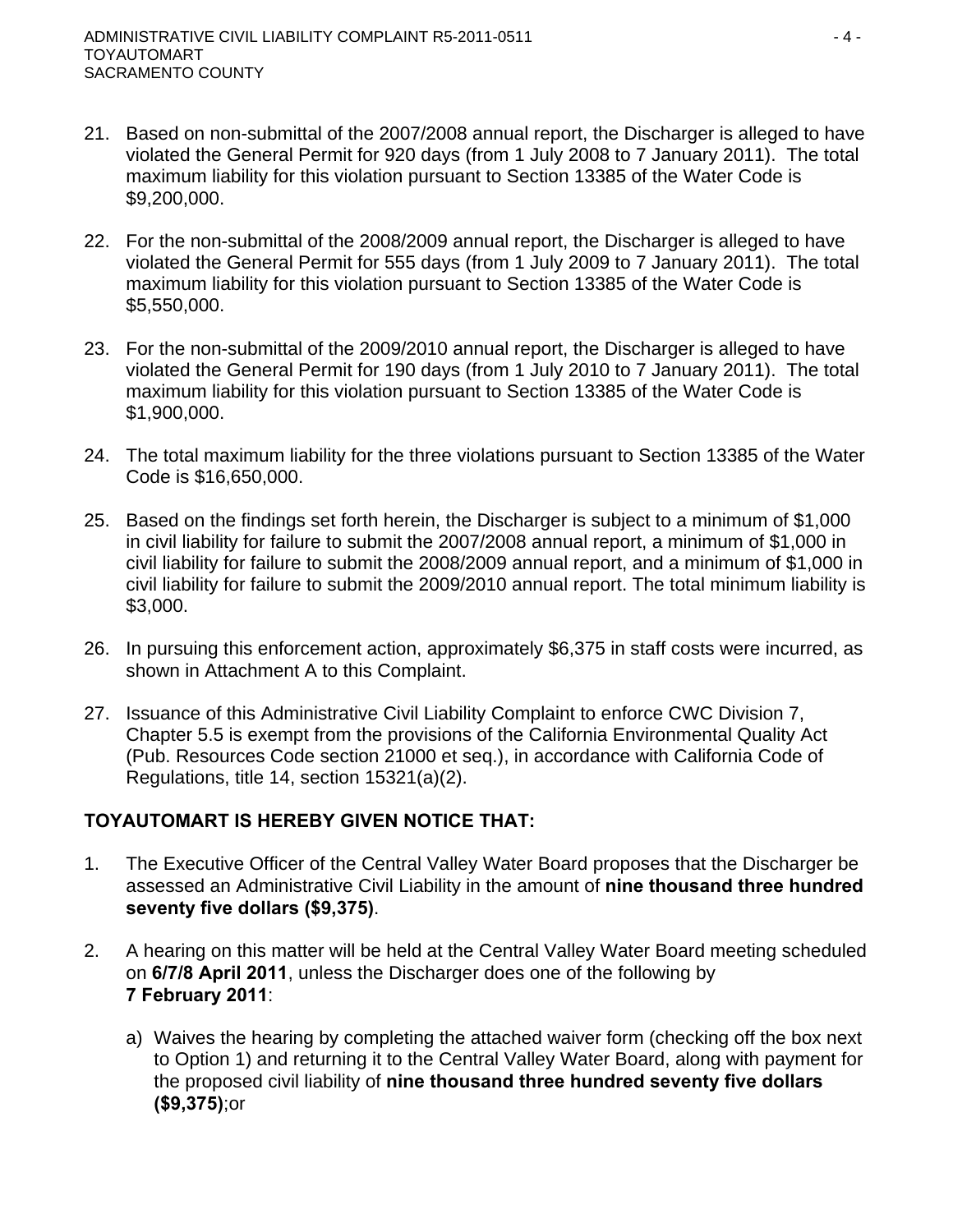- b) Requests to engage in settlement discussions by checking off the box next to Option #2 on the attached waiver form, and returns it to the Board along with a letter describing the issues to be discussed. It remains within the discretion of the Central Valley Water Board to agree to delay the hearing; or
- c) Requests a delay by checking off the box next to Option #3 on the attached waiver form, and returns it to the Board along with a letter describing the amount of additional time requested and the rationale. It remains within the discretion of the Central Valley Water Board to approve the extension.
- 3. If a hearing on this matter is held, the Central Valley Water Board will consider whether to affirm, reject, or modify the proposed Administrative Civil Liability, or whether to refer the matter to the Attorney General for recovery of judicial civil liability.
- 4. If this matter proceeds to hearing, the Executive Officer reserves the right to amend the proposed amount of civil liability to conform to the evidence presented, including but not limited to, increasing the proposed amount to account for the costs of enforcement (including staff, legal and expert witness costs) incurred after the date of the issuance of this Complaint through completion of the hearing.
- 5. Further failure to comply with the General Permit beyond the date of this Complaint may subject the Discharger to further administrative civil liability, and/or other enforcement actions, including but not limited to referral to the Attorney General.

*Original signed by Frederick Moss for* PAMELA C. CREEDON, Executive Officer

7 January 2011 design and the contract of the contract of the DATE of the contract of the contract of the contract of the contract of the contract of the contract of the contract of the contract of the contract of the contract of the con

Attachment: Waiver Form Attachment A: Staff costs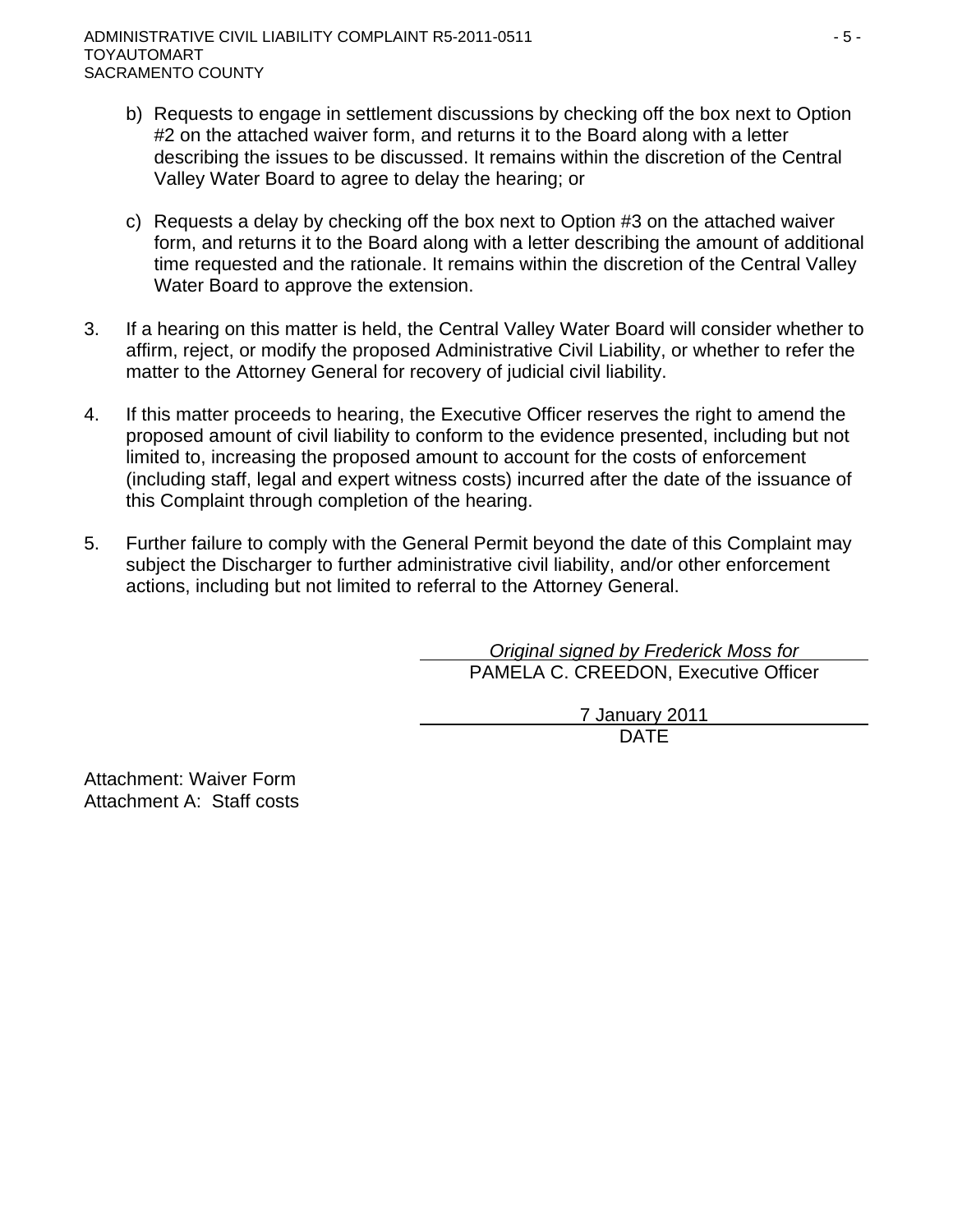#### **WAIVER FORM FOR ADMINISTRATIVE CIVIL LIABILITY COMPLAINT**

By signing this waiver, I affirm and acknowledge the following:

I am duly authorized to represent Toyautomart (hereafter Discharger) in connection with Administrative Civil Liability Complaint R5-2011-0511 (hereafter Complaint). I am informed that California Water Code section 13323, subdivision (b), states that, "a hearing before the regional board shall be conducted within 90 days after the party has been served. The person who has been issued a complaint may waive the right to a hearing."

### **□** *(OPTION 1: Check here if the Discharger waives the hearing requirement and will pay in full.)*

- a. I hereby waive any right the Discharger may have to a hearing before the Central Valley Water Board.
- b. I certify that the Discharger will remit payment for the proposed civil liability in the full amount of **nine thousand three hundred seventy five dollars (\$9,375)** by check that references "ACL Complaint R5- 2011-0511" made payable to the *Waste Discharge Permit Fund*. Payment must be received by the Central Valley Water Board by **7 February 2011**.
- c. I understand the payment of the above amount constitutes a proposed settlement of the Complaint, and that any settlement will not become final until after a 30-day public notice and comment period. Should the Central Valley Water Board receive significant new information or comments during this comment period, the Central Valley Water Board's Executive Officer may withdraw the complaint, return payment, and issue a new complaint. I also understand that approval of the settlement will result in the Discharger having waived the right to contest the allegations in the Complaint and the imposition of civil liability.
- d. I understand that payment of the above amount is not a substitute for compliance with applicable laws and that continuing violations of the type alleged in the Complaint may subject the Discharger to further enforcement, including additional civil liability.

**□** *(OPTION 2: Check here if the Discharger waives the 90-day hearing requirement in order to engage in settlement discussions***.)** I hereby waive any right the Discharger may have to a hearing before the Central Valley Water Board within 90 days after service of the complaint, but I reserve the ability to request a hearing in the future. I certify that the Discharger will promptly engage the Central Valley Water Board Prosecution Team in settlement discussions to attempt to resolve the outstanding violation(s). By checking this box, the Discharger requests that the Central Valley Water Board delay the hearing so that the Discharger and the Prosecution Team can discuss settlement. It remains within the discretion of the Central Valley Water Board to agree to delay the hearing. Any proposed settlement is subject to the conditions described above under "Option 1."

**□** *(OPTION 3: Check here if the Discharger waives the 90-day hearing requirement in order to extend the hearing date and/or hearing deadlines. Attach a separate sheet with the amount of additional time requested and the rationale.)* I hereby waive any right the Discharger may have to a hearing before the Central Valley Water Board within 90 days after service of the complaint. By checking this box, the Discharger requests that the Central Valley Water Board delay the hearing and/or hearing deadlines so that the Discharger may have additional time to prepare for the hearing. It remains within the discretion of the Central Valley Water Board to approve the extension.

(Print Name and Title)

(Signature)

(Date)